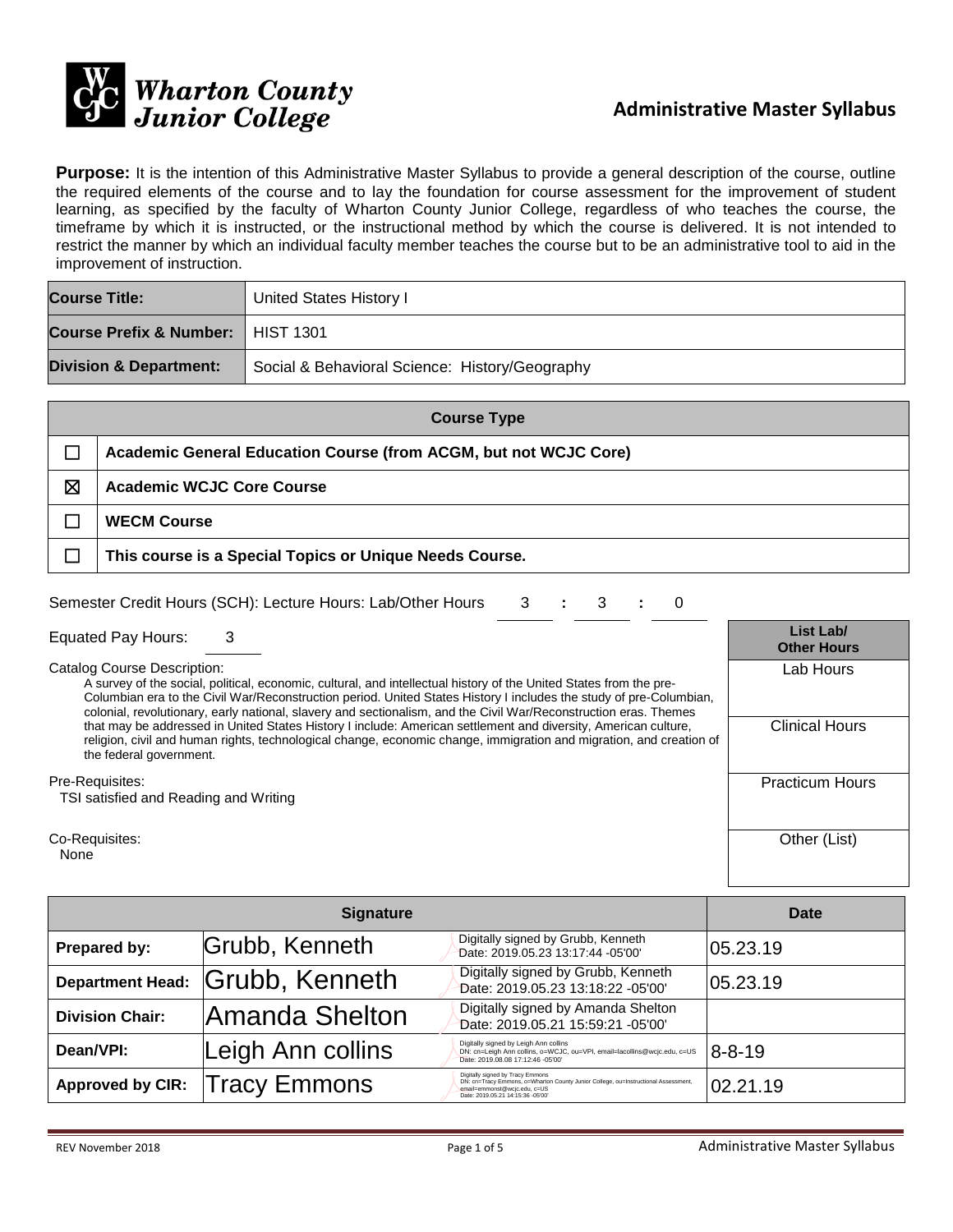**I. Topical Outline:** Each offering of this course must include the following topics (be sure to include information regarding lab, practicum, and clinical or other non-lecture instruction).

The Instructor will organize the course in such a manner that the main periods of the United States History 1301 will be surveyed in a balanced manner. It is within the prerogative of the instructor to assign exact amounts of time (days and weeks) to each of the main periods which are:

- I. The Age of Discovery and Colonization (1492 to 1763)
	- a) Native Americans before contact
	- b) Beginning of European Overseas Expansion
	- c) Africa and the Atlantic Slave Trade<br>d) The Spanish Empire in America
	- The Spanish Empire in America
	- e) The English Empire in America
	- f) The French Empire in America
	- g) The Seven Years' War
- The American Revolution and Post War Period (1764 to 1799)
	- **British Colonies Resist Imperial Reform**
	- b) American Revolution (including all major battles)
	- c) The Peace Settlement
	- d) The Articles of Confederation
	- e) Challenges to the Confederation
	- f) The Movement for Constitutional Reform
	- g) The New Federalist Government
	- h) George Washington's Administration (includes discussion of conflict between Hamilton and Jefferson, Funding the National Debt, site of the nation's capital, Expansion, and the Whiskey Rebellion).
	- i) John Adams Administration (includes discussion of the Election of 1796, the Quasi-War, and the Alien and Sedition Acts)
- III. The New Republic faces a New Century (1800-1844)
	- a) Jefferson's Republic (includes discussion of the "midnight appointees," the Louisiana Purchase, the Burr Conspiracy, and the Embargo of 1807)
	- b) Madison's Administration (includes the War of 1812)
	- c) Monroe's "Era of Good Feelings" (includes discussion of the Monroe Doctrine, sectionalism and the Missouri Compromise)
	- d) Jackson's Administration (includes discussion of the tariff/nullification, the Bank War, and Native Americans/Trail of Tears)
	- e) Van Buren's Administration (includes the Panic)
	- f) Social Developments (Transcendentalism, Emergence of a popular culture, Public Schools)
	- g) William Henry Harrison/John Tyler Administrations (includes a discussion of expansion with emphasis on Texas)
- IV. Westward Expansion and Sectional Crisis (1845-1859)
	- a) Manifest Destiny
	- b) James K. Polk (includes discussion of Oregon territory, the war with Mexico, the Oregon Trail, the Gold Rush)
	- c) The Compromise of 1850
	- d) Kansas-Nebraska Act/ "Bleeding Kansas"
	- e) Dred Scott Decision
	- f) John Brown and Harpers Ferry
	- g) Election of 1860
	- h) Fort Sumter
- V. The Civil War and Reconstruction (1860s to 1877)
	- a) Major conflicts of the Civil War (discussion must include at minimum Manassas, Antietam, Shiloh, Gettysburg, Vicksburg, and Sherman's "March to the Sea")
	- b) Emancipation Proclamation
	- c) Surrender at Appomattox
	- d) Lincoln's Plans for Reconstruction
	- e) Lincoln's Assassination
	- f) Andrew Johnson's Reconstruction
	- g) Radical Republican Response
	- h) Grant's Administration<br>i) Failure of Reconstructi
	- Failure of Reconstruction
	- j) Election of 1876 and resulting Compromise of 1877

It is within the prerogative of the instructor to cover additional topics.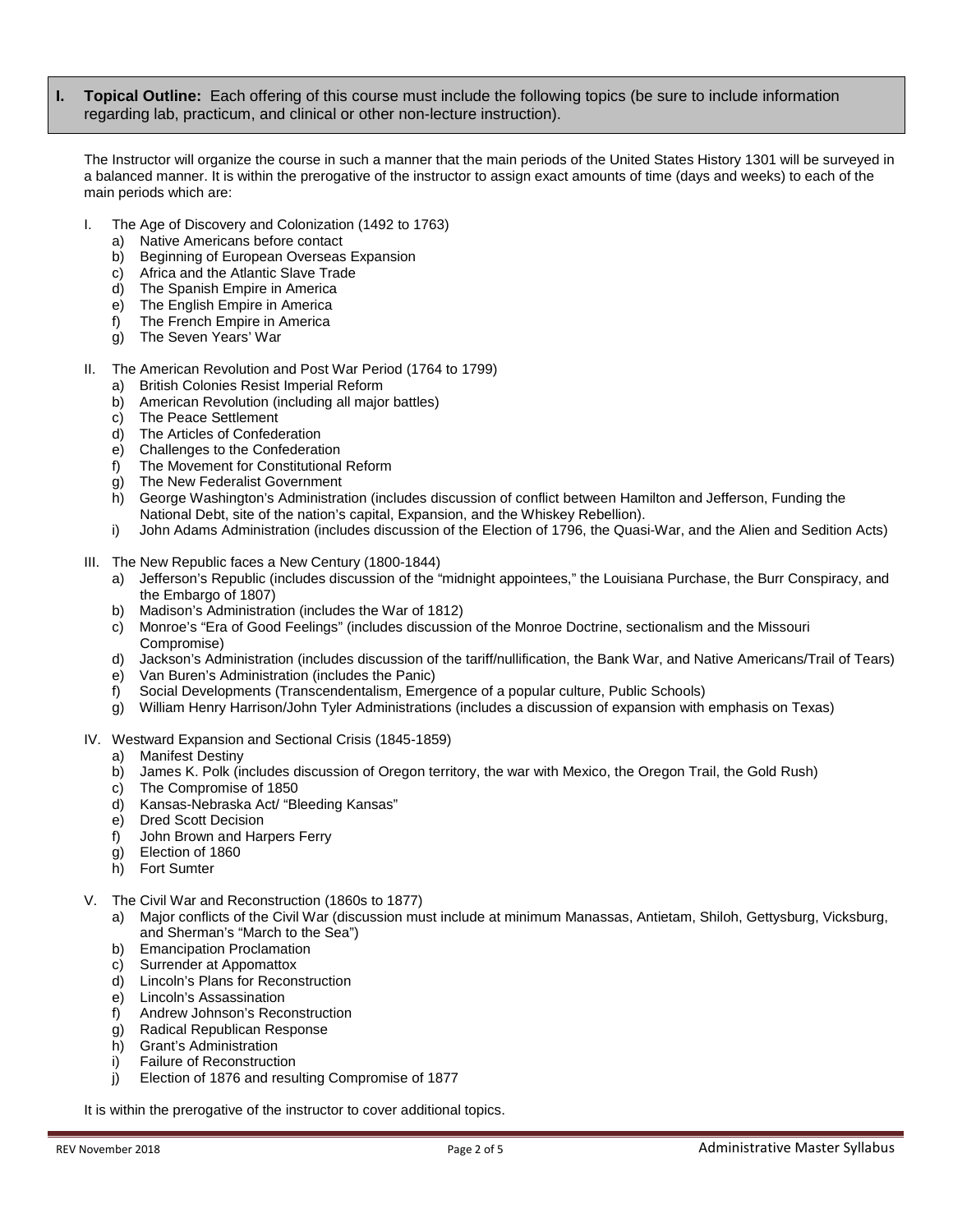#### **II. Course Learning Outcomes Learning Outcomes – Upon successful completion of this course, students will: Methods of Assessment** Upon successful completion of this course, students will: 1) Create an argument through the use of historical evidence. 2) Analyze and interpret primary and secondary sources. 3) Analyze the effects of historical, social, political, economic, cultural, and global forces on this period of United States history. 1.) Written projects as assigned by instructor. These assignments may include essays on exams, book reviews, reviews of primary documents or scholarly articles, research papers, journal projects, or other written assignments that emphasize analysis. Oral presentations at the discretion of the instructor. 2.) Measured by Post-Test and written projects as assigned by instructor. These assignments may include book reviews, research papers, or journal projects that emphasize analysis of sources. 3.) Measured by Post-Test, objective and/or essay exams, quizzes, critical thinking exercises, and/or projects which may include research papers, book reviews, essays, and/or oral presentations.

#### **III. Required text(s), optional text(s) and/or materials to be supplied by the student:**

The American Pageant (Brief 9th Edition) by David M. Kennedy, et al. Cengage Publishing 2017 (ISBN: 9781337124645) – Access code required at instructor discretion

Individual titles selected by the instructor available in library collection. Primary documents may be distributed to students, made available online, or placed on reserve in the library.

#### **IV. Suggested Course Maximum:** 35

**V. List any specific or physical requirements beyond a typical classroom required to teach the course.**

**VI. Course Requirements/Grading System:** Describe any course specific requirements such as research papers or reading assignments and the generalized grading format for the course.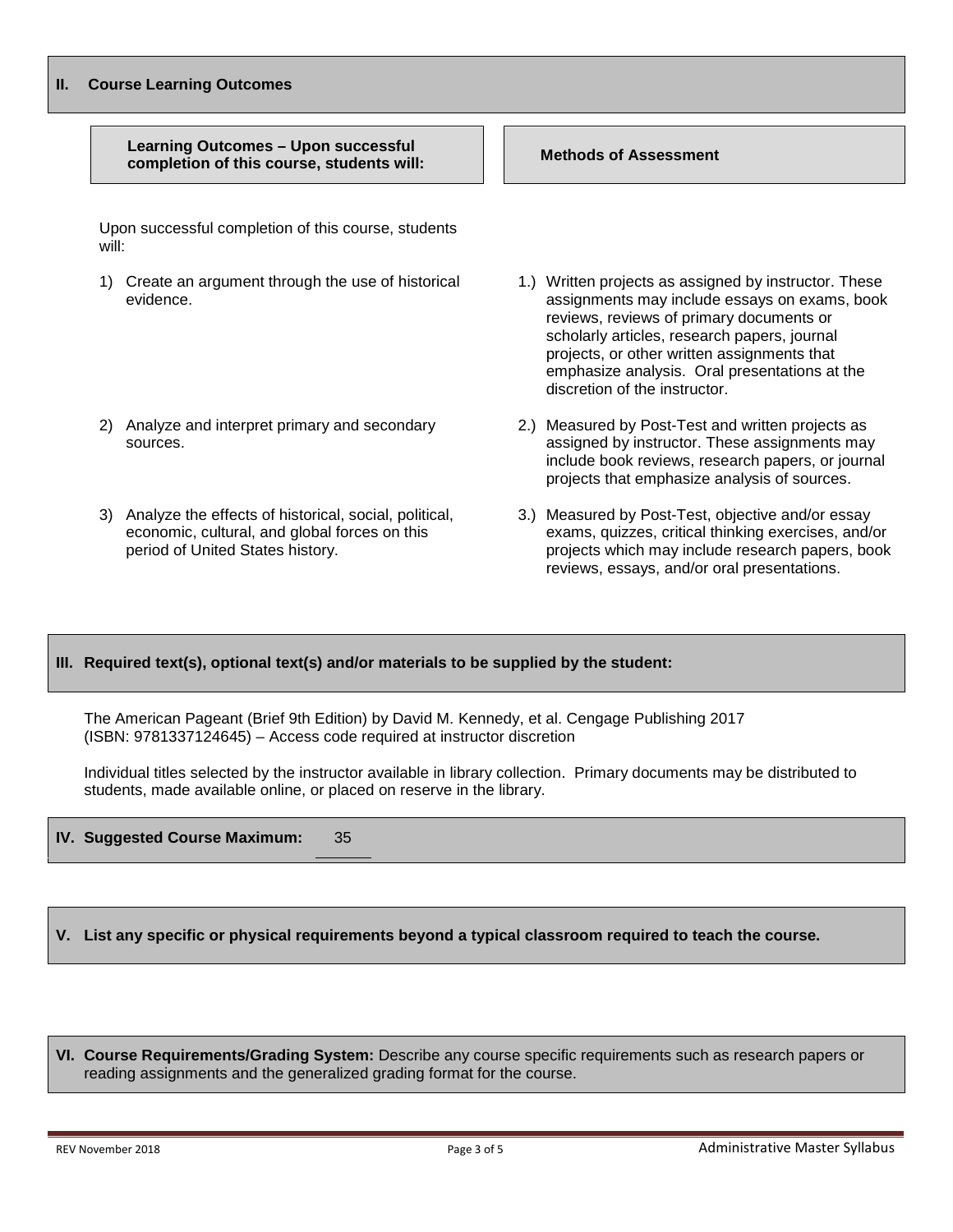The grading scale used for all tests, papers, and projects will be as follows: 90% to  $100% = A$ 80% to 89% = B 70% to  $79% = C$ 60% to  $69% = D$ Below  $59\% = F$ 

Instructors may also use a point system to determine final scores as long as this point system is clearly outlined in the instructor's syllabus.

Writing Project(s) – 25-50% (may include research papers, exam essays, book/film reviews, and/or response papers) Exams – 25-75% (may include quizzes, unit exams, exam essays, and/or oral presentation) Participation – 0-50% (may include daily assignments, projects, attendance, and/or class participation) Departmental Post-test – 10-25 %

Professors will use a combination of the above totaling 100% and enumerate the exact breakdown on the student syllabus. A minimum of 30% of a student's overall grade must be based on student writing.

Instructors may use the narrative/lecture method of instruction to impart factual information and to suggest to students the different interpretations of United States history. The narrative method is also useful for setting the stage for class discussions.

Class discussion between students and instructors is encouraged for the purpose of developing in students the ability to speak before others about historical events. Class discussions should arise from the readings that students complete and from points of interest and the interpretation of facts that emerge in class, especially those relevant to students.

Students will be required to complete written work or to prepare oral presentations to further elaborate or explain what has been presented and discussed by the instructor. These requirements are designed to challenge the student to analyze and critique the material presented. The written work may be in the form of essay test topics, book reviews, reports on articles in scholarly journals, or other written assignments as assigned by the instructor. Oral presentations may be designed as debates, informative overviews, or persuasive monologues.

Minimum requirements include the following:

- 1) Attend class in accordance with college policy and as stipulated by the instructor.
- 2) Complete appropriate reading assignments made by the instructor
- 3) Complete appropriate writing assignments based on the readings, classroom presentations and discussion
- 4) Complete oral presentations (if assigned by instructor)
- 5) Complete appropriate tests (quizzes, major examinations, and a final examination)

Assessment will be conducted using a variety of methods. Objective questions such as multiple-choice, matching, true/false and fill-in-the blank will be used as will subjective questions which may demand narrative identification, lengthy narrative responses, and also critical thinking. Students will be tested on materials presented in class and are expected to develop listening and note-taking skills. The weight, style, and nature of the specific assessment tools is left to the discretion of the individual instructor, but each instructor must place emphasis on the development of writing and critical thinking skills. There will be at least one outside assignment involving a research paper, book report, computer assignment, or such academic activity as the instructor deems important to augment the testing process and to improve reading and writing skills. Balance in testing to accommodate for varied learning styles is the desired goal.

Evaluation of student progress in this course will incorporate a Pre-Test/Post-Test and the use of a standardized, comprehensive exit examination. The Pre-Test will consist of fifty (50) multiple choice questions to be given during the first two weeks of instruction. The test is divided into five chronological periods: 1492-1763; 1764-1799; 1800- 1844; 1845-1859; 1860-1877.The post-test will also serve as the standardized, comprehensive exit examination. It will consist of fifty (50) multiple-choice questions different from the Pre-Test, but divided into the same categories as the Pre-Test. The Post-Test should be given the same day as the final examination and be part of that examination or stand alone as the final examination. The weight of the Post-Test to the student's course grade and the percentage assigned it as part of the final examination will be at the discretion of the instructor. The recommended weight of the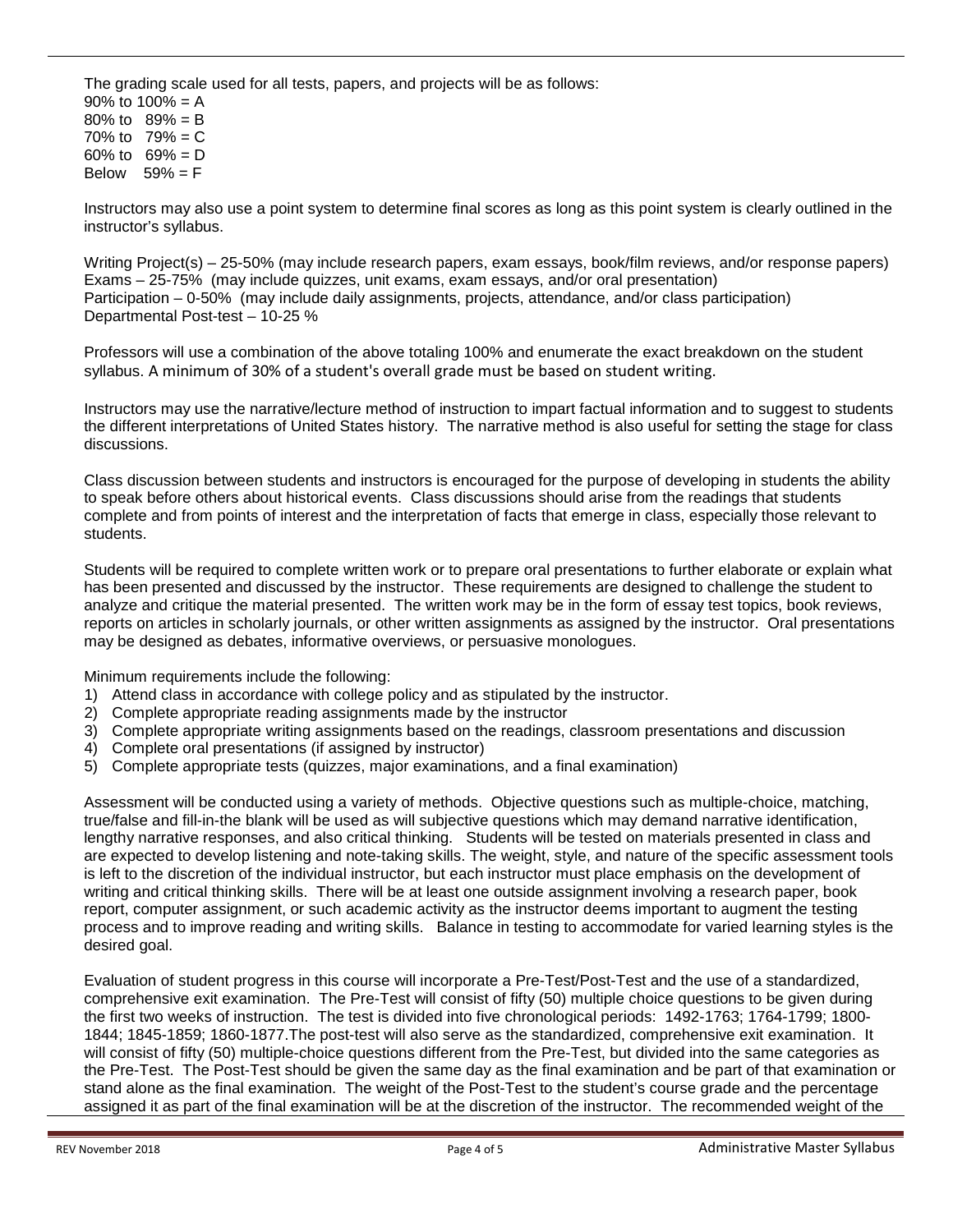Post-Test as part of the course grade is within the 10 to 50% range and all students must complete the exam.

The results of both the Pre-Test and Post-Test will be analyzed and discussed by the department. This will enable department members to evaluate strengths and weaknesses in the curriculum or the text, provide data regarding different class formats, schedules, and campus locations, and identify areas of improvement for the instructor. This measurement system serves as a valuable diagnostic instrument for the improvement of curriculum materials and classroom management in regard to improving student learning and developing intellectual competencies.

| <b>VII. Curriculum Checklist:</b> |                                                                                                                        |  |  |
|-----------------------------------|------------------------------------------------------------------------------------------------------------------------|--|--|
|                                   |                                                                                                                        |  |  |
|                                   | Academic General Education Course (from ACGM, but not in WCJC Core)<br>No additional documentation needed<br>$\bullet$ |  |  |
| $\boxtimes$                       | <b>Academic WCJC Core Course.</b> Attach the Core Curriculum Review Forms                                              |  |  |
|                                   | <b>Critical Thinking</b><br>$\boxtimes$                                                                                |  |  |
|                                   | Communication<br>⊠                                                                                                     |  |  |
|                                   | <b>Empirical &amp; Quantitative Skills</b><br>⊔                                                                        |  |  |
|                                   | Teamwork<br>$\perp$                                                                                                    |  |  |
|                                   | Social Responsibility<br>$\boxtimes$                                                                                   |  |  |
|                                   | <b>Personal Responsibility</b><br>$\boxtimes$                                                                          |  |  |



• If needed, revise the Program SCANS Matrix and Competencies Checklist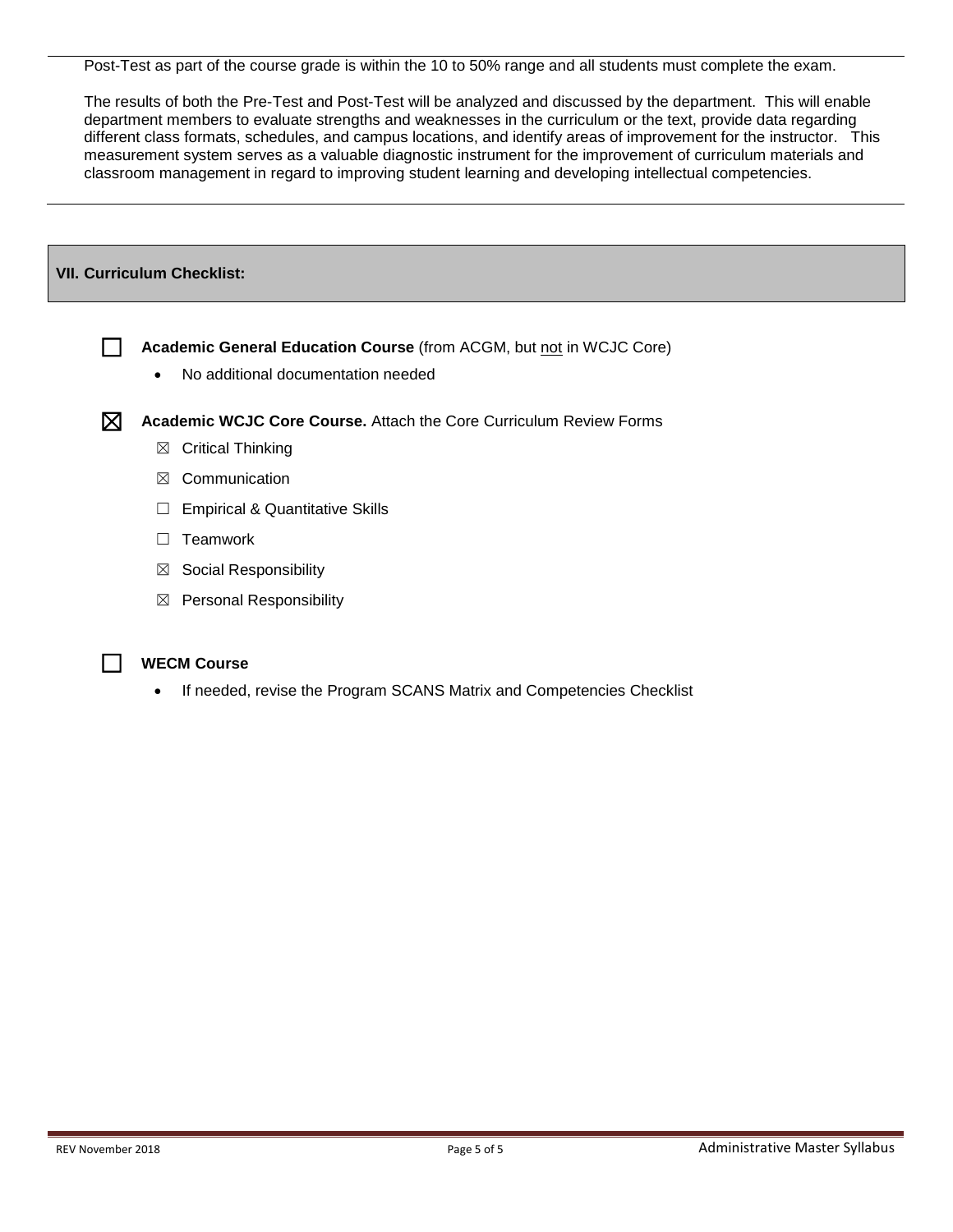

Foundational Component Area: **American History** Course Prefix & Suffix: \_\_\_HIST 1301

Core Objective: **Critical Thinking Skills—**to include creative thinking, innovation, inquiry, and analysis, evaluation and synthesis of information

| For each core objective, there must be at least two different methods of assessment.<br>Student Learning Outcome supporting core objective: |                                                                                                                                               |                                                                                                                                                                                                                                                                                          |                                                                                                                                                                                                                                                                                                                    |  |
|---------------------------------------------------------------------------------------------------------------------------------------------|-----------------------------------------------------------------------------------------------------------------------------------------------|------------------------------------------------------------------------------------------------------------------------------------------------------------------------------------------------------------------------------------------------------------------------------------------|--------------------------------------------------------------------------------------------------------------------------------------------------------------------------------------------------------------------------------------------------------------------------------------------------------------------|--|
| <b>SLO Status</b>                                                                                                                           | <b>Student Learning Outcome (SLO)</b>                                                                                                         | <b>Learning Activity</b>                                                                                                                                                                                                                                                                 | <b>Assessment</b>                                                                                                                                                                                                                                                                                                  |  |
| The SLO is:                                                                                                                                 | <b>Insert SLO</b> (from Administrative Master<br>Syllabi) below                                                                               | Provide a brief name and description of the<br>sample learning activity:                                                                                                                                                                                                                 | Provide a brief name and description of the sample<br>quiz, exam, rubric, assignment, etc. for assessing<br>the objective:                                                                                                                                                                                         |  |
| $\Box$ Existing<br>Revised<br>$\Box$ New<br>State State<br>Mandated                                                                         | Create an argument through the use of<br>historical evidence.                                                                                 | Learning activities include: lectures, in-class<br>discussions, presentations, writing assignments,<br>cooperative learning activities, primary and<br>secondary source readings, book/film reviews,<br>and/or historical research covering the pre-<br>Columbian Era to Reconstruction. | Assessed by a written assignment that requires<br>students to make supported assertions about<br>political policy or society and culture in America<br>during colonization, the Revolutionary era, the<br>Constitutional era, Industrialization, westward<br>expansion, the Civil War, and/or Reconstruction.      |  |
| $\Box$ Existing<br>$\Box$ Revised<br>$\Box$ New<br>State<br>Mandated                                                                        | Analyze and interpret primary and<br>secondary sources.                                                                                       | Learning activities include: lectures, in-class<br>discussions, presentations, writing assignments,<br>cooperative learning activities, primary and<br>secondary source readings, book/film reviews,<br>and/or historical research covering the pre-<br>Columbian Era to Reconstruction. | Assessed by a written assignment which uses<br>primary and/or secondary sources to analyze the<br>geo-political and/or socio-cultural changes in<br>America during colonization, the Revolutionary era,<br>the Constitutional era, Industrialization, westward<br>expansion, the Civil War, and/or Reconstruction. |  |
| $\Box$ Existing<br>Revised<br>$\Box$ New<br>State<br>Mandated                                                                               | Analyze the effects of historical, social,<br>political, economic, cultural, and global<br>forces on this period of United States<br>history. | Learning activities include: lectures, in-class<br>discussions, presentations, writing assignments,<br>cooperative learning activities, primary and<br>secondary source readings, book/film reviews,<br>and/or historical research covering the pre-<br>Columbian Era to Reconstruction  | Assessed by a written assignment that explores<br>foreign and domestic political policy or American<br>society and culture during colonization, the<br>Revolutionary era, the Constitutional era,<br>industrialization, westward expansion, the Civil<br>War, and/or Reconstruction.                               |  |

 $\Delta$ Department Head:  $\frac{$ Grubb, Kenneth Digitally signed by Grubb, Kenneth Channel by Grubb, Cenneth Date:  $\frac{05/23/2019}{2000}$ 

WCJC Core Curriculum Review Form-American History (April 2013) Page 1 (Modified from Collin College)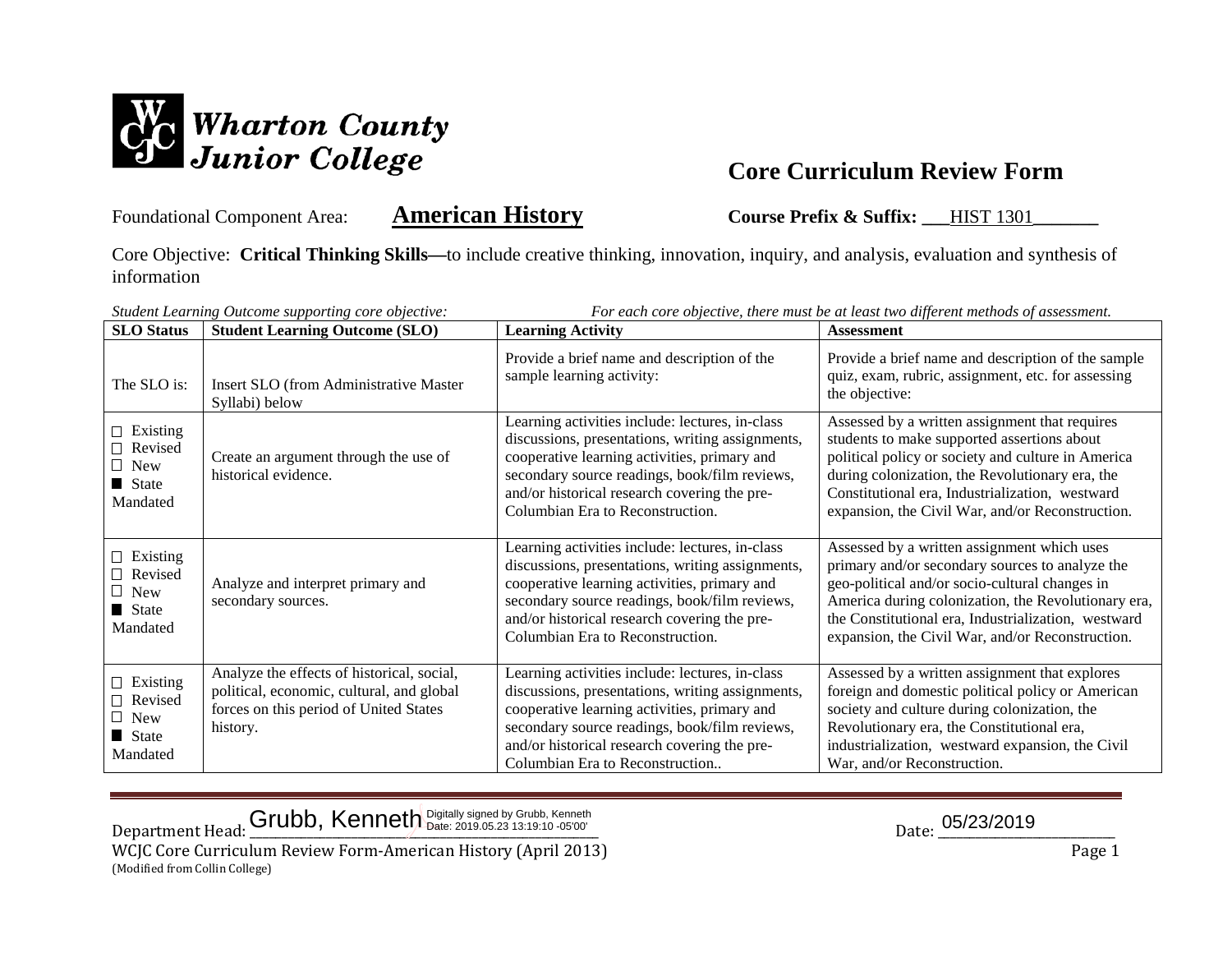

Foundational Component Area: **American History Course Prefix & Suffix:** \_\_\_\_HIST 1301

Core Objective: **Communication Skills—**to include effective development, interpretation and expression of ideas through written, oral and visual communication

| For each core objective, there must be at least two different methods of assessment.<br>Student Learning Outcome supporting core objective: |                                                                                                                                               |                                                                                                                                                                                                                                                                                          |                                                                                                                                                                                                                                                                                                                    |
|---------------------------------------------------------------------------------------------------------------------------------------------|-----------------------------------------------------------------------------------------------------------------------------------------------|------------------------------------------------------------------------------------------------------------------------------------------------------------------------------------------------------------------------------------------------------------------------------------------|--------------------------------------------------------------------------------------------------------------------------------------------------------------------------------------------------------------------------------------------------------------------------------------------------------------------|
| <b>SLO</b> Status                                                                                                                           | <b>Student Learning Outcome (SLO)</b>                                                                                                         | <b>Learning Activity</b>                                                                                                                                                                                                                                                                 | <b>Assessment</b>                                                                                                                                                                                                                                                                                                  |
| The SLO is:                                                                                                                                 | Insert SLO (from Administrative Master<br>Syllabi) below                                                                                      | Provide a brief name and description of the<br>sample learning activity:                                                                                                                                                                                                                 | Provide a brief name and description of the sample<br>quiz, exam, rubric, assignment, etc. for assessing<br>the objective:                                                                                                                                                                                         |
| $\Box$ Existing<br>Revised<br>$\Box$ New<br>State State<br>Mandated                                                                         | Create an argument through the use of<br>historical evidence.                                                                                 | Learning activities include: lectures, in-class<br>discussions, presentations, writing assignments,<br>cooperative learning activities, primary and<br>secondary source readings, book/film reviews,<br>and/or historical research covering the pre-<br>Columbian Era to Reconstruction. | Assessed by a written assignment that requires<br>students to make supported assertions about<br>political policy or society and culture in America<br>during colonization, the Revolutionary era, the<br>Constitutional era, Industrialization, westward<br>expansion, the Civil War, and/or Reconstruction.      |
| $\Box$ Existing<br>Revised<br>$\Box$ New<br>State<br>Mandated                                                                               | Analyze and interpret primary and<br>secondary sources.                                                                                       | Learning activities include: lectures, in-class<br>discussions, presentations, writing assignments,<br>cooperative learning activities, primary and<br>secondary source readings, book/film reviews,<br>and/or historical research covering the pre-<br>Columbian Era to Reconstruction. | Assessed by a written assignment which uses<br>primary and/or secondary sources to analyze the<br>geo-political and/or socio-cultural changes in<br>America during colonization, the Revolutionary era,<br>the Constitutional era, Industrialization, westward<br>expansion, the Civil War, and/or Reconstruction. |
| $\Box$ Existing<br>Revised<br>$\perp$ New<br>State State<br>Mandated                                                                        | Analyze the effects of historical, social,<br>political, economic, cultural, and global<br>forces on this period of United States<br>history. | Learning activities include: lectures, in-class<br>discussions, presentations, writing assignments,<br>cooperative learning activities, primary and<br>secondary source readings, book/film reviews,<br>and/or historical research covering the pre-<br>Columbian Era to Reconstruction  | Assessed by a written assignment that explores<br>foreign and domestic political policy or American<br>society and culture during colonization, the<br>Revolutionary era, the Constitutional era,<br>industrialization, westward expansion, the Civil<br>War, and/or Reconstruction.                               |

## Grubb, Kenneth Digitally signed by Grubb, Kenneth **Example:** 2019.05.23 13:19:18 -05'00' **Date:** 2019.05/23/2019

Department Head: \_\_\_\_\_\_\_\_\_\_\_\_\_\_\_\_\_\_\_\_\_\_\_\_\_\_\_\_\_\_\_\_\_\_\_\_\_\_\_\_\_\_\_\_\_\_\_\_\_\_\_\_\_\_\_ Date: \_\_\_\_\_\_\_\_\_\_\_\_\_\_\_\_\_\_\_\_\_\_\_\_\_\_\_\_

WCJC Core Curriculum Review Form-American History (April 2013) Page 2 (Modified from Collin College)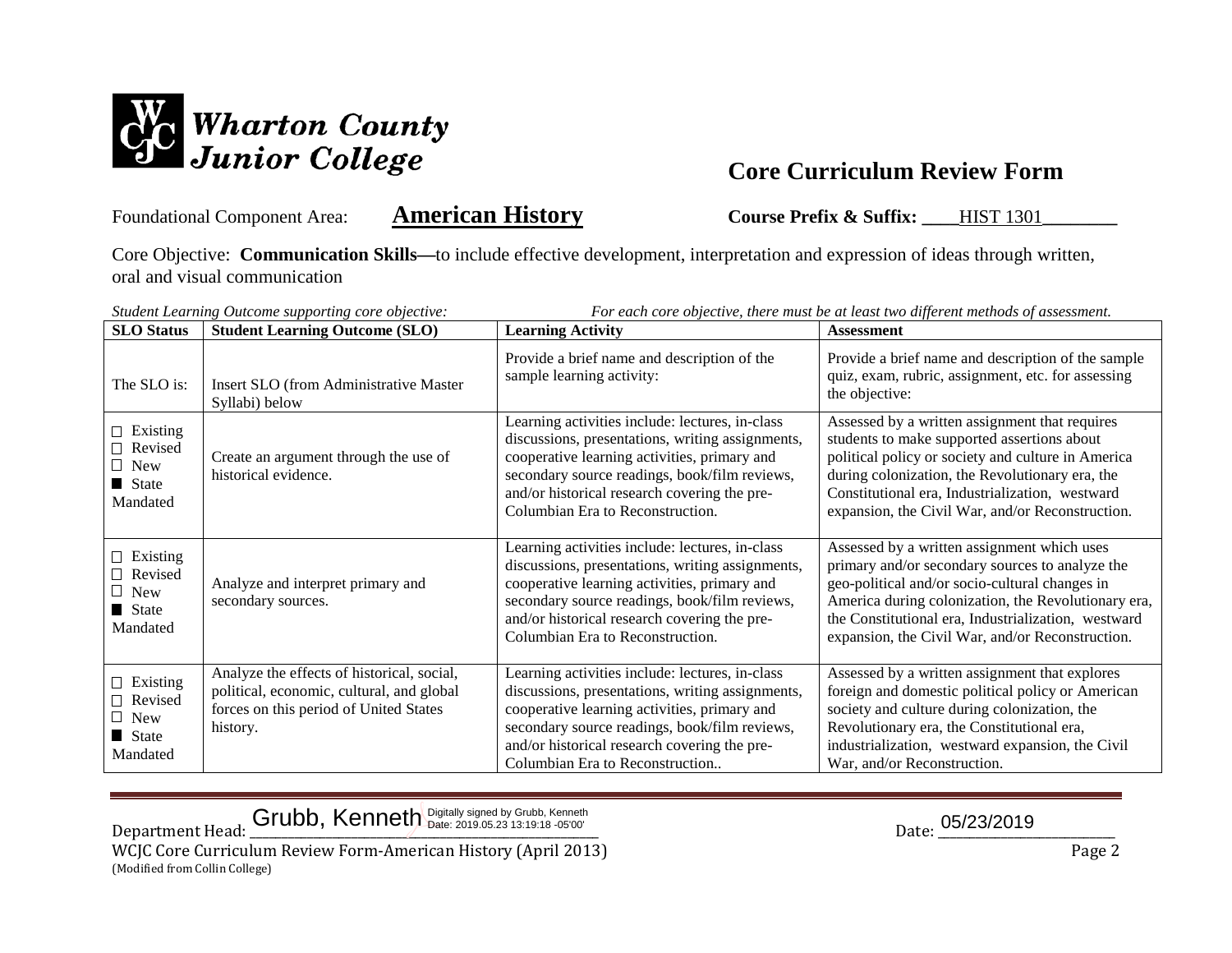

Foundational Component Area: **American History Course Prefix & Suffix:** HIST 1301

Core Objective: **Personal Responsibility—**to include the ability to connect choices, actions, and consequences to ethical decisionmaking

| For each core objective, there must be at least two different methods of assessment.<br>Student Learning Outcome supporting core objective: |                                                                                                                                               |                                                                                                                                                                                                                                                                                          |                                                                                                                                                                                                                                                                                                                    |  |
|---------------------------------------------------------------------------------------------------------------------------------------------|-----------------------------------------------------------------------------------------------------------------------------------------------|------------------------------------------------------------------------------------------------------------------------------------------------------------------------------------------------------------------------------------------------------------------------------------------|--------------------------------------------------------------------------------------------------------------------------------------------------------------------------------------------------------------------------------------------------------------------------------------------------------------------|--|
| <b>SLO</b> Status                                                                                                                           | <b>Student Learning Outcome (SLO)</b>                                                                                                         | <b>Learning Activity</b>                                                                                                                                                                                                                                                                 | <b>Assessment</b>                                                                                                                                                                                                                                                                                                  |  |
| The SLO is:                                                                                                                                 | Insert SLO (from Administrative Master<br>Syllabi) below                                                                                      | Provide a brief name and description of the<br>sample learning activity:                                                                                                                                                                                                                 | Provide a brief name and description of the sample<br>quiz, exam, rubric, assignment, etc. for assessing<br>the objective:                                                                                                                                                                                         |  |
| $\Box$ Existing<br>$\Box$ Revised<br>$\Box$ New<br>State<br>Mandated                                                                        | Analyze the effects of historical, social,<br>political, economic, cultural, and global<br>forces on this period of United States<br>history. | Learning activities include: lectures, in-class<br>discussions, presentations, writing assignments,<br>cooperative learning activities, primary and<br>secondary source readings, book/film reviews,<br>and/or historical research covering the pre-<br>Columbian Era to Reconstruction  | Assessed by a written assignment that explores<br>foreign and domestic political policy or American<br>society and culture during colonization, the<br>Revolutionary era, the Constitutional era,<br>industrialization, westward expansion, the Civil<br>War, and/or Reconstruction.                               |  |
| $\Box$ Existing<br>$\Box$ Revised<br>$\Box$ New<br>State<br>Mandated                                                                        | Analyze and interpret primary and<br>secondary sources.                                                                                       | Learning activities include: lectures, in-class<br>discussions, presentations, writing assignments,<br>cooperative learning activities, primary and<br>secondary source readings, book/film reviews,<br>and/or historical research covering the pre-<br>Columbian Era to Reconstruction. | Assessed by a written assignment which uses<br>primary and/or secondary sources to analyze the<br>geo-political and/or socio-cultural changes in<br>America during colonization, the Revolutionary era,<br>the Constitutional era, Industrialization, westward<br>expansion, the Civil War, and/or Reconstruction. |  |
| $\Box$ Existing<br>$\Box$ Revised<br>$\Box$ New<br>$\Box$ State<br>Mandated                                                                 |                                                                                                                                               |                                                                                                                                                                                                                                                                                          |                                                                                                                                                                                                                                                                                                                    |  |

Grubb, Kenneth Digitally signed by Grubb, Kenneth  $\frac{1}{2}$  and  $\frac{1}{2}$  and  $\frac{1}{2}$  and  $\frac{1}{2}$  and  $\frac{1}{2}$  and  $\frac{1}{2}$  and  $\frac{1}{2}$  and  $\frac{1}{2}$  and  $\frac{1}{2}$  and  $\frac{1}{2}$  and  $\frac{1}{2}$  and  $\frac{1}{2}$  and  $\frac$ 

Department Head: GIUDD, Kenneth Digitally Signed by Grubb, Kenneth<br>WCJC Core Curriculum Review Form-American History (April 2013)<br>Page 3 WCJC Core Curriculum Review Form-American History (April 2013) (Modified from Collin College)